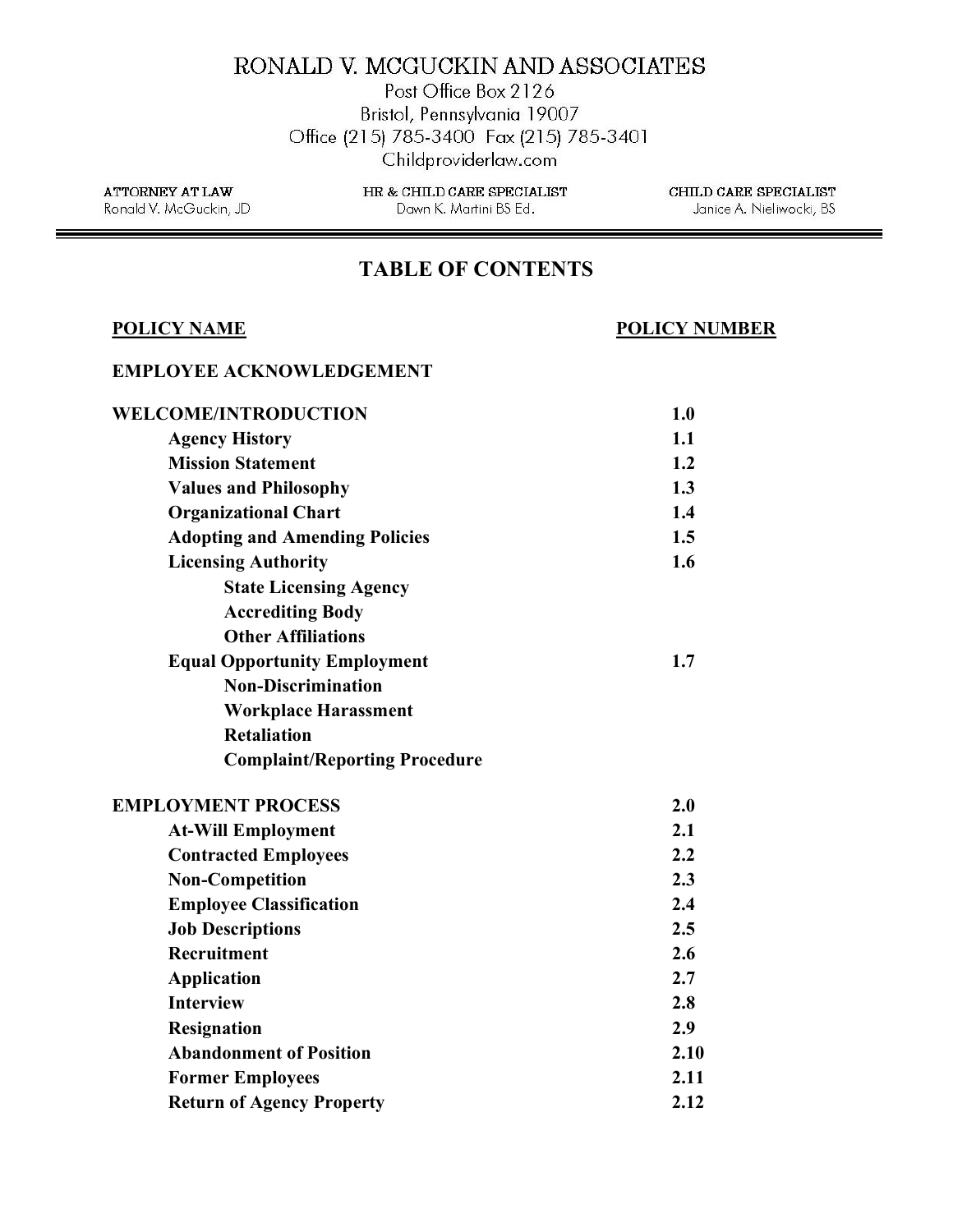| <b>EMPLOYEE ASSIGNMENTS</b>     | 3.0  |
|---------------------------------|------|
| <b>Provisional Period</b>       | 3.1  |
| <b>On-boarding/Orientation</b>  |      |
| <b>Evaluation</b>               |      |
| <b>Performance Appraisals</b>   | 3.2  |
| <b>Transfer</b>                 | 3.3  |
| <b>Acting Appointments</b>      | 3.4  |
| <b>Hours/Work Schedules</b>     | 3.5  |
| Tele-work/Work from Home        | 3.6  |
| <b>Meals and Break Periods</b>  | 3.7  |
| <b>Work Related Travel</b>      | 3.8  |
| <b>Professional Development</b> | 3.9  |
| <b>Emergency Closing</b>        | 3.10 |
|                                 |      |

| <b>EMPLOYMENT RECORDS</b>                                | 4.0 |
|----------------------------------------------------------|-----|
| <b>Required Employment Documentation</b>                 | 4.1 |
| <b>Access to Records</b>                                 | 4.2 |
| <b>Electronic Records</b>                                | 4.3 |
| <b>Employment References</b>                             | 4.4 |
| <b>Employment Verification</b>                           | 4.5 |
| <b>Required Clearances, Background and Credit Checks</b> | 4.6 |
| <b>Employee's Personal Representative</b>                | 4.7 |
|                                                          |     |

| <b>EMPLOYEE CODE OF CONDUCT</b>                 | 5.0  |
|-------------------------------------------------|------|
| <b>Client Relations</b>                         | 5.1  |
| <b>Business Ethics and Conduct</b>              | 5.2  |
| <b>Gifts and Gratuities</b>                     | 5.3  |
| <b>Employee Personal Items</b>                  | 5.4  |
| <b>Care of Employees Children</b>               | 5.5  |
| <b>Confidentiality/Proprietary Information</b>  | 5.6  |
| <b>Supervision of Children</b>                  | 5.7  |
| <b>Discipline of Children</b>                   | 5.8  |
| <b>Sleeping on Duty</b>                         | 5.9  |
| <b>Nepotism</b>                                 | 5.10 |
| <b>Conflicts of Interest</b>                    | 5.11 |
| <b>Non-Fraternization</b>                       | 5.12 |
| <b>Non-Solicitation</b>                         | 5.13 |
| <b>Outside Employment</b>                       | 5.14 |
| <b>Personal Appearances</b>                     | 5.15 |
| <b>Political Activities</b>                     | 5.16 |
| <b>Public Statements and Media Interactions</b> | 5.17 |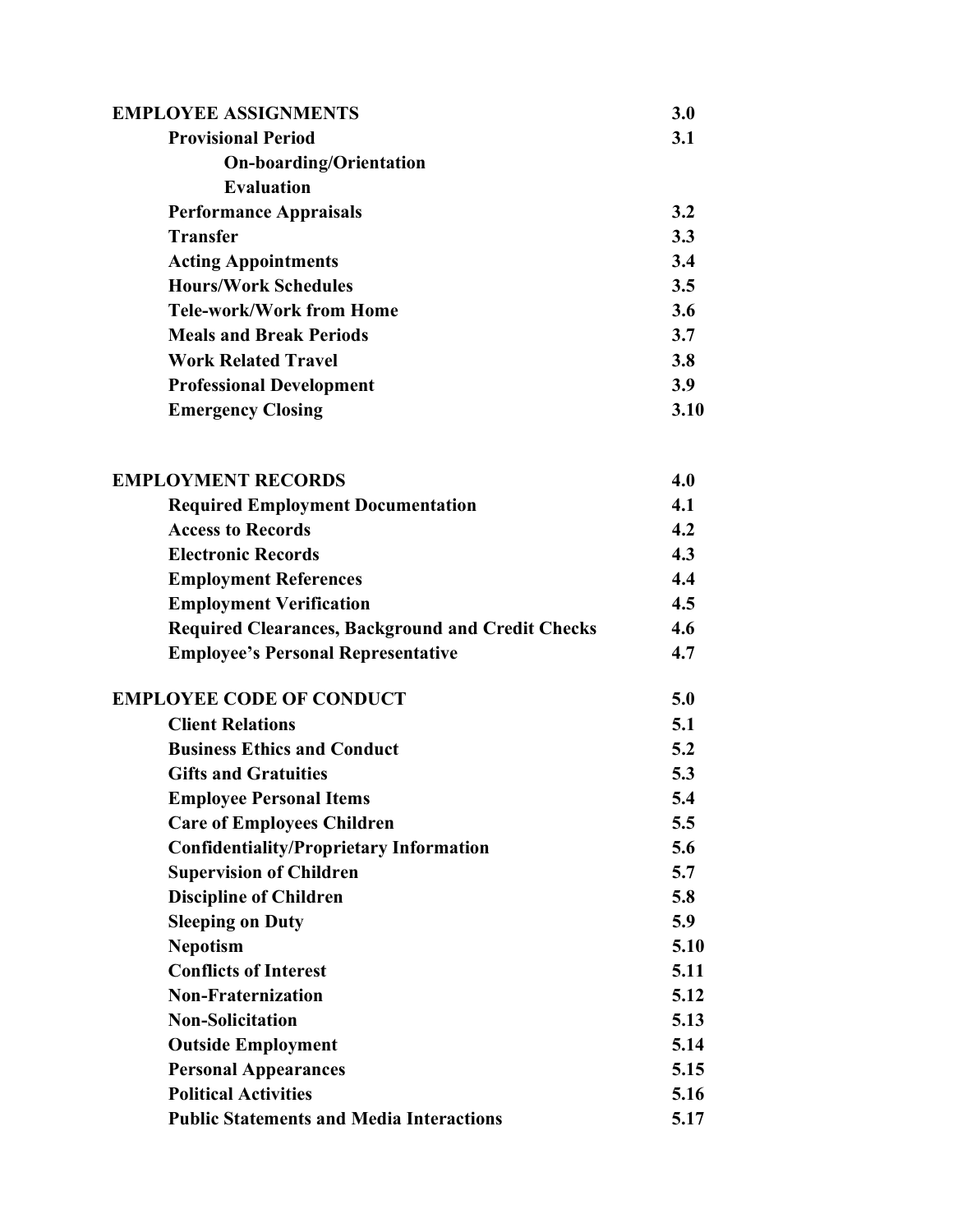| <b>Fraud, Lying and Falsifying Documentation</b>                                                       | 5.18 |
|--------------------------------------------------------------------------------------------------------|------|
| Insubordination                                                                                        | 5.19 |
| <b>Mandated Reporting of Suspected Child Abuse and Neglect</b>                                         | 5.20 |
| <b>Mail/Deliveries</b>                                                                                 | 5.21 |
| <b>Theft</b>                                                                                           | 5.22 |
| <b>COMPENSATION</b>                                                                                    | 6.0  |
| <b>Payroll</b>                                                                                         | 6.1  |
| <b>Pay week/Pay Period</b>                                                                             |      |
| <b>Deductions</b>                                                                                      |      |
| <b>Distribution</b>                                                                                    |      |
| Overtime                                                                                               | 6.2  |
| <b>Expense Reimbursements</b>                                                                          | 6.3  |
| <b>Pay Rate Differentiation</b>                                                                        | 6.4  |
| <b>Recording Time Worked</b>                                                                           | 6.5  |
| <b>Non-Exempt</b>                                                                                      |      |
| <b>Exempt</b>                                                                                          |      |
| <b>Benefits</b>                                                                                        | 6.6  |
| <b>Health Care</b>                                                                                     | 6.7  |
| <b>Continuation of Benefits (COBRA)</b>                                                                | 6.8  |
| <b>Discounted Tuition for Employee's Children</b>                                                      | 6.9  |
| <b>Holiday Pay</b>                                                                                     | 6.10 |
| <b>LEAVE POLICIES</b>                                                                                  |      |
| <b>PAID Leave</b>                                                                                      | 7.0  |
| <b>Vacation/Sick/Personal [FORMAT OPTION 1]</b><br><b>Annual Leave/Paid Time Off [FORMAT OPTION 2]</b> |      |
| <b>Treatment of Unused PAID Leave</b>                                                                  |      |
| <b>Upon Separation of Employment</b>                                                                   | 7.1  |
| <b>Family Medical Leave Act</b>                                                                        | 7.2  |
| <b>Leave Without Pay</b>                                                                               | 7.3  |
| <b>Military Services Leave</b>                                                                         | 7.4  |
| <b>Bereavement Leave</b>                                                                               | 7.5  |
| <b>Jury Duty/Witness Leave</b>                                                                         | 7.6  |
| <b>HEALTH AND SAFETY</b>                                                                               | 8.0  |
| <b>Accidents</b>                                                                                       | 8.1  |
| <b>Adults/Visitor</b>                                                                                  |      |
| <b>Child</b>                                                                                           |      |
| <b>Employee/Workers Compensation</b>                                                                   | 8.2  |
| <b>OSHA Bloodborne Pathogens Standards</b>                                                             | 8.3  |
| <b>Universal/Standard Precautions</b>                                                                  | 8.4  |
| <b>Health Appraisals</b>                                                                               | 8.5  |